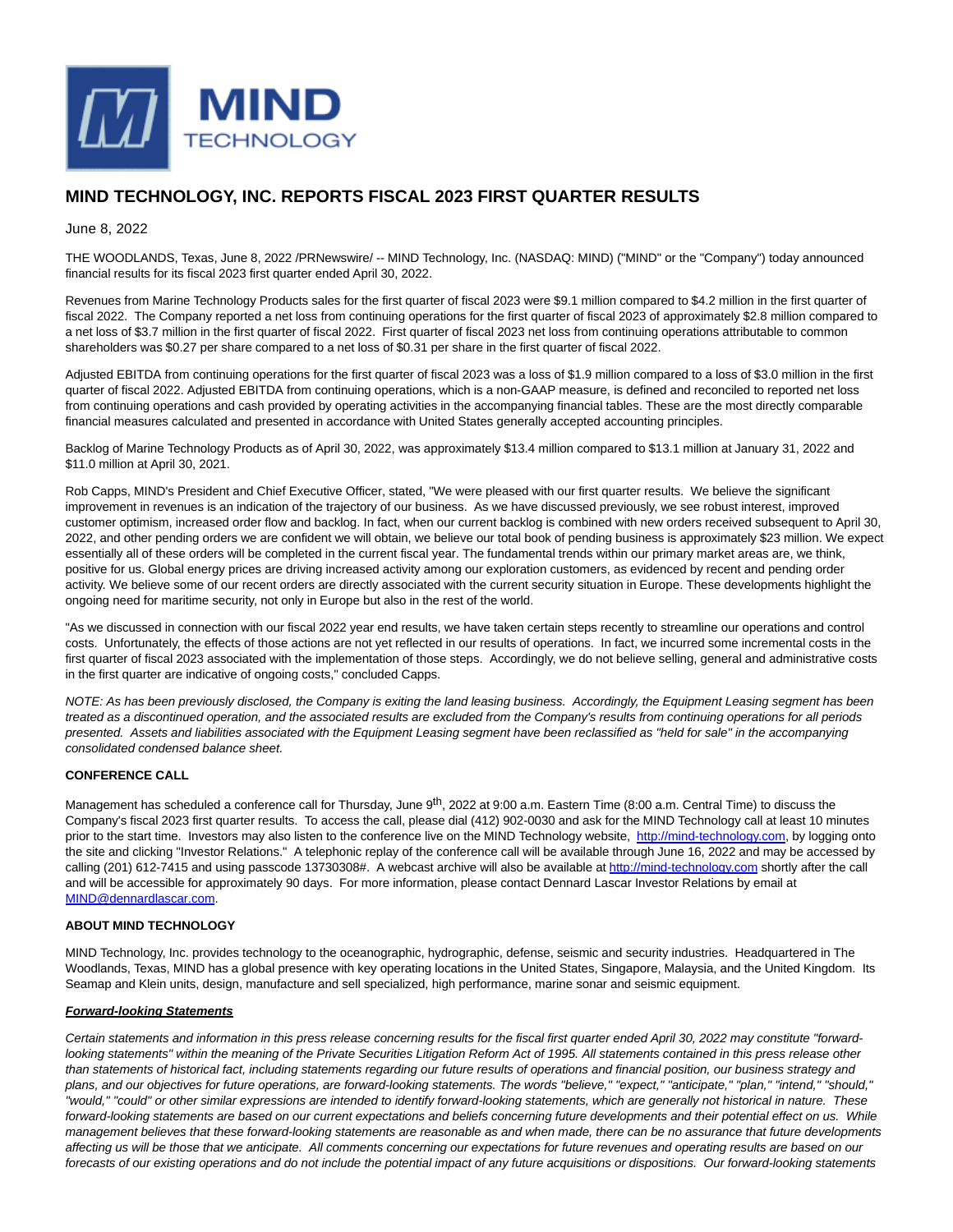involve significant risks and uncertainties (some of which are beyond our control) and assumptions that could cause actual results to differ materially from our historical experience and our present expectations or projections. These risks and uncertainties include, without limitation, reductions in our customers' capital budgets, our own capital budget, limitations on the availability of capital or higher costs of capital, volatility in commodity prices for oil and natural gas and the extent of disruptions caused by the COVID-19 outbreak.

For additional information regarding known material factors that could cause our actual results to differ from our projected results, please see our filings with the SEC, including our Annual Report on Form 10-K, Quarterly Reports on Form 10-Q and Current Reports on Form 8-K.

Readers are cautioned not to place undue reliance on forward-looking statements, which speak only as of the date hereof. We undertake no obligation to publicly update or revise any forward-looking statements after the date they are made, unless required by law, whether as a result of new information, future events or otherwise. All forward-looking statements included in this press release are expressly qualified in their entirety by the cautionary statements contained or referred to herein.

#### **Non-GAAP Financial Measures**

Certain statements and information in this press release contain non-GAAP financial measures. Generally, a non-GAAP financial measure is a numerical measure of a company's performance, financial position, or cash flows that either excludes or includes amounts that are not normally excluded or included in the most directly comparable measure calculated and presented in accordance with United States generally accepted accounting principles, or GAAP. Company management believes that these non-GAAP financial measures, when considered together with the GAAP financial measures, provide information that is useful to investors in understanding period-over-period operating results separate and apart from items that may, or could, have a disproportionately positive or negative impact on results in any particular period. Company management also believes that these non-GAAP financial measures enhance the ability of investors to analyze the Company's business trends and to understand the Company's performance. In addition, the Company may utilize non-GAAP financial measures as guides in its forecasting, budgeting, and long-term planning processes and to measure operating performance for some management compensation purposes. Any analysis of non-GAAP financial measures should be used only in conjunction with results presented in accordance with GAAP. Reconciliation of Backlog, which is a non-GAAP financial measure, is not included in this press release due to the inherent difficulty and impracticality of quantifying certain amounts that would be required to calculate the most directly comparable GAAP financial measures.

#### **--Tables to Follow--**

### **MIND TECHNOLOGY, INC. CONDENSED CONSOLIDATED BALANCE SHEETS (in thousands, except per share data) (unaudited)**

|                                                                                     | April 30, 2022 January 31, 2022 |         |  |
|-------------------------------------------------------------------------------------|---------------------------------|---------|--|
| <b>ASSETS</b>                                                                       |                                 |         |  |
| Current assets:                                                                     |                                 |         |  |
| Cash and cash equivalents                                                           | \$<br>817\$                     | 5,114   |  |
| Accounts receivable, net of allowance for doubtful accounts of \$484 at each of     |                                 |         |  |
| April 30, 2022 and January 31, 2022                                                 | 9,397                           | 8,126   |  |
| Inventories, net                                                                    | 14,243                          | 14,006  |  |
| Prepaid expenses and other current assets                                           | 1,558                           | 1.840   |  |
| Assets held for sale                                                                | 3                               | 159     |  |
| Total current assets                                                                | 26,018                          | 29,245  |  |
| Property and equipment, net                                                         | 4.062                           | 4,272   |  |
| Operating lease right-of-use assets                                                 | 1,531                           | 1,835   |  |
| Intangible assets, net                                                              | 5,743                           | 6,018   |  |
| Other assets                                                                        | 428                             | 650     |  |
| <b>Total assets</b>                                                                 | \$<br>37,782 \$                 | 42,020  |  |
| <b>LIABILITIES AND STOCKHOLDERS' EQUITY</b>                                         |                                 |         |  |
| <b>Current liabilities:</b>                                                         |                                 |         |  |
| Accounts payable                                                                    | \$<br>2,084 \$                  | 2,046   |  |
| Deferred revenue                                                                    | 559                             | 232     |  |
| Accrued expenses and other current liabilities                                      | 5,112                           | 5,762   |  |
| Income taxes payable                                                                | 1,004                           | 837     |  |
| Operating lease liabilities - current                                               | 587                             | 869     |  |
| Liabilities held for sale                                                           | 271                             | 953     |  |
| <b>Total current liabilities</b>                                                    | 9,617                           | 10,699  |  |
| Operating lease liabilities - non-current                                           | 944                             | 966     |  |
| Deferred tax liability                                                              | 92                              | 92      |  |
| <b>Total liabilities</b>                                                            | 10,653                          | 11,757  |  |
| Stockholders' equity:                                                               |                                 |         |  |
| Preferred stock, \$1.00 par value; 2,000 shares authorized; 1,683 shares issued and |                                 |         |  |
| outstanding at each of April 30, 2022 and January 31, 2022                          | 37,779                          | 37,779  |  |
| Common stock, \$0.01 par value; 40,000 shares authorized; 15,715 and 15,705 shares  |                                 |         |  |
| issued at April 30, 2022 and January 31, 2022, respectively                         | 157                             | 157     |  |
| Additional paid-in capital                                                          | 129,162                         | 128,926 |  |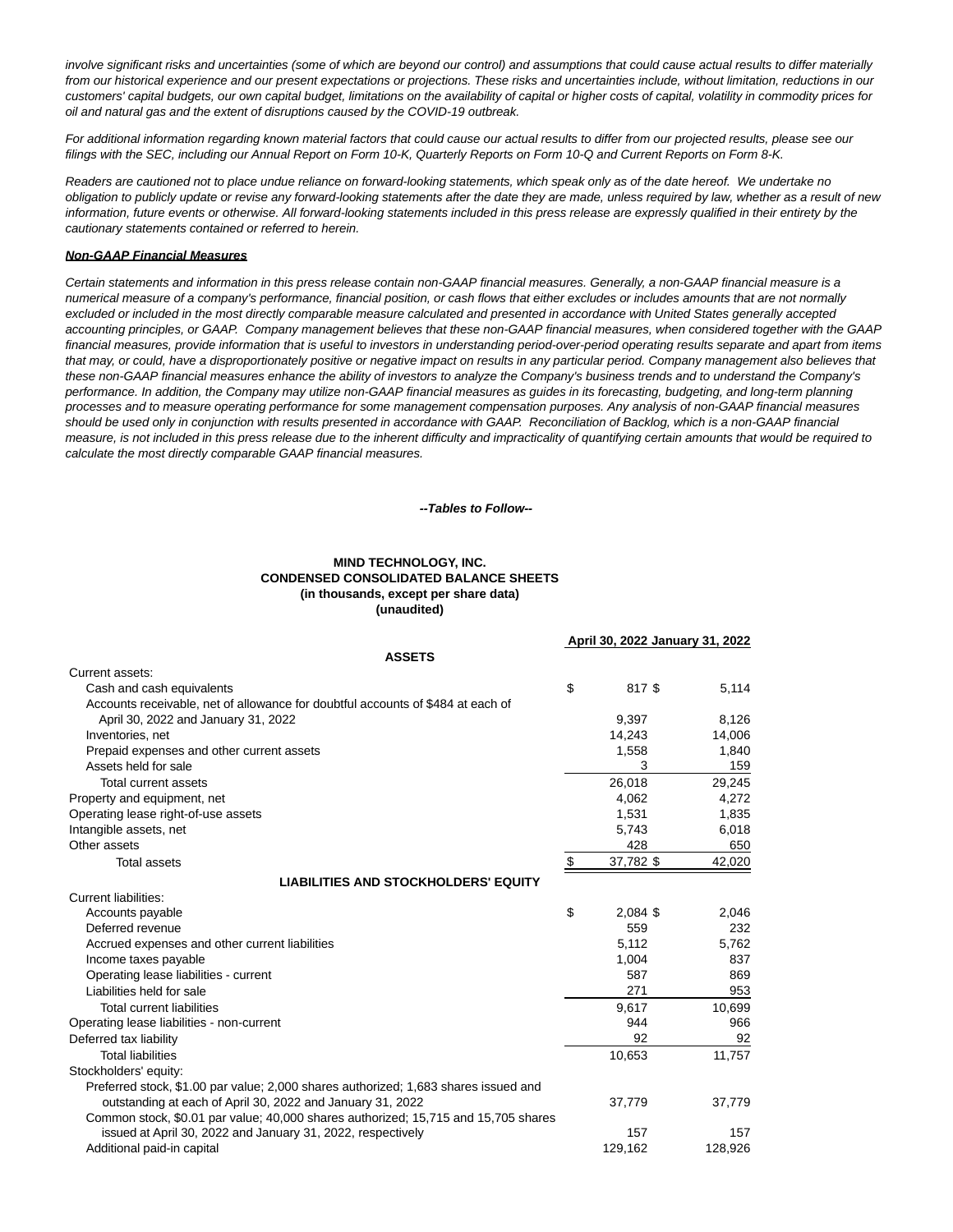| Treasury stock, at cost (1,933 and 1,931 shares at April 30, 2022 and January 31, 2022, |            |            |
|-----------------------------------------------------------------------------------------|------------|------------|
| respectively)                                                                           | (16, 863)  | (16, 862)  |
| Accumulated deficit                                                                     | (121, 222) | (117, 856) |
| Accumulated other comprehensive loss                                                    | (1.884)    | (1,881)    |
| Total stockholders' equity                                                              | 27.129     | 30,263     |
| Total liabilities and stockholders' equity                                              | 37.782 \$  | 42,020     |

## **MIND TECHNOLOGY, INC. CONDENSED CONSOLIDATED STATEMENTS OF OPERATIONS (in thousands, except per share data) (unaudited)**

|                                                                 | For the Three Months Ended<br>April 30, |               |          |
|-----------------------------------------------------------------|-----------------------------------------|---------------|----------|
|                                                                 |                                         | 2022          | 2021     |
| Revenues:                                                       |                                         |               |          |
| Sale of marine technology products                              | \$                                      | $9,087$ \$    | 4,194    |
| Total revenues                                                  |                                         | 9,087         | 4,194    |
| Cost of sales:                                                  |                                         |               |          |
| Sale of marine technology products                              |                                         | 5,798         | 3,651    |
| Total cost of sales                                             |                                         | 5,798         | 3,651    |
| <b>Gross profit</b>                                             |                                         | 3,289         | 543      |
| <b>Operating expenses:</b>                                      |                                         |               |          |
| Selling, general and administrative                             |                                         | 4,272         | 3,817    |
| Research and development                                        |                                         | 1,014         | 853      |
| Depreciation and amortization                                   |                                         | 479           | 666      |
| Total operating expenses                                        |                                         | 5,765         | 5,336    |
| <b>Operating loss</b>                                           |                                         | (2, 476)      | (4,793)  |
| Other (expense) income:                                         |                                         |               |          |
| Other, net                                                      |                                         | (118)         | 947      |
| Total other (expense) income                                    |                                         | (118)         | 947      |
| Loss from continuing operations before income taxes             |                                         | (2, 594)      | (3,846)  |
| (Provision) benefit for income taxes                            |                                         | (211)         | 145      |
| Net loss from continuing operations                             |                                         | (2,805)       | (3,701)  |
| Income (loss) from discontinued operations, net of income taxes |                                         | 386           | (283)    |
| <b>Net loss</b>                                                 | \$                                      | $(2, 419)$ \$ | (3,984)  |
| Preferred stock dividends                                       |                                         | (947)         | (584)    |
| Net loss attributable to common stockholders                    | \$                                      | $(3,366)$ \$  | (4, 568) |
| Net loss per common share - Basic                               |                                         |               |          |
| Continuing operations                                           | \$                                      | $(0.27)$ \$   | (0.31)   |
| Discontinued operations                                         | \$                                      | $0.03$ \$     | (0.02)   |
| Net loss                                                        | \$                                      | $(0.24)$ \$   | (0.33)   |
| Net loss per common share - Diluted                             |                                         |               |          |
| Continuing operations                                           | \$                                      | $(0.27)$ \$   | (0.31)   |
| Discontinued operations                                         | \$                                      | $0.03$ \$     | (0.02)   |
| Net loss                                                        | \$                                      | $(0.24)$ \$   | (0.33)   |
| Shares used in computing net loss per common share:             |                                         |               |          |
| Basic                                                           |                                         | 13,775        | 13,759   |
| <b>Diluted</b>                                                  |                                         | 13,775        | 13,759   |

#### **MIND TECHNOLOGY, INC. CONDENSED CONSOLIDATED STATEMENTS OF CASH FLOWS (in thousands) (unaudited)**

|                                                                                                                                  |   | For the Three Months Ended<br>April 30. |         |
|----------------------------------------------------------------------------------------------------------------------------------|---|-----------------------------------------|---------|
|                                                                                                                                  |   | 2022                                    | 2021    |
| Cash flows from operating activities:<br>Net loss<br>Adjustments to reconcile net loss to net cash used in operating activities: | S | $(2, 419)$ \$                           | (3,984) |
| PPP loan forgiveness                                                                                                             |   |                                         | (850)   |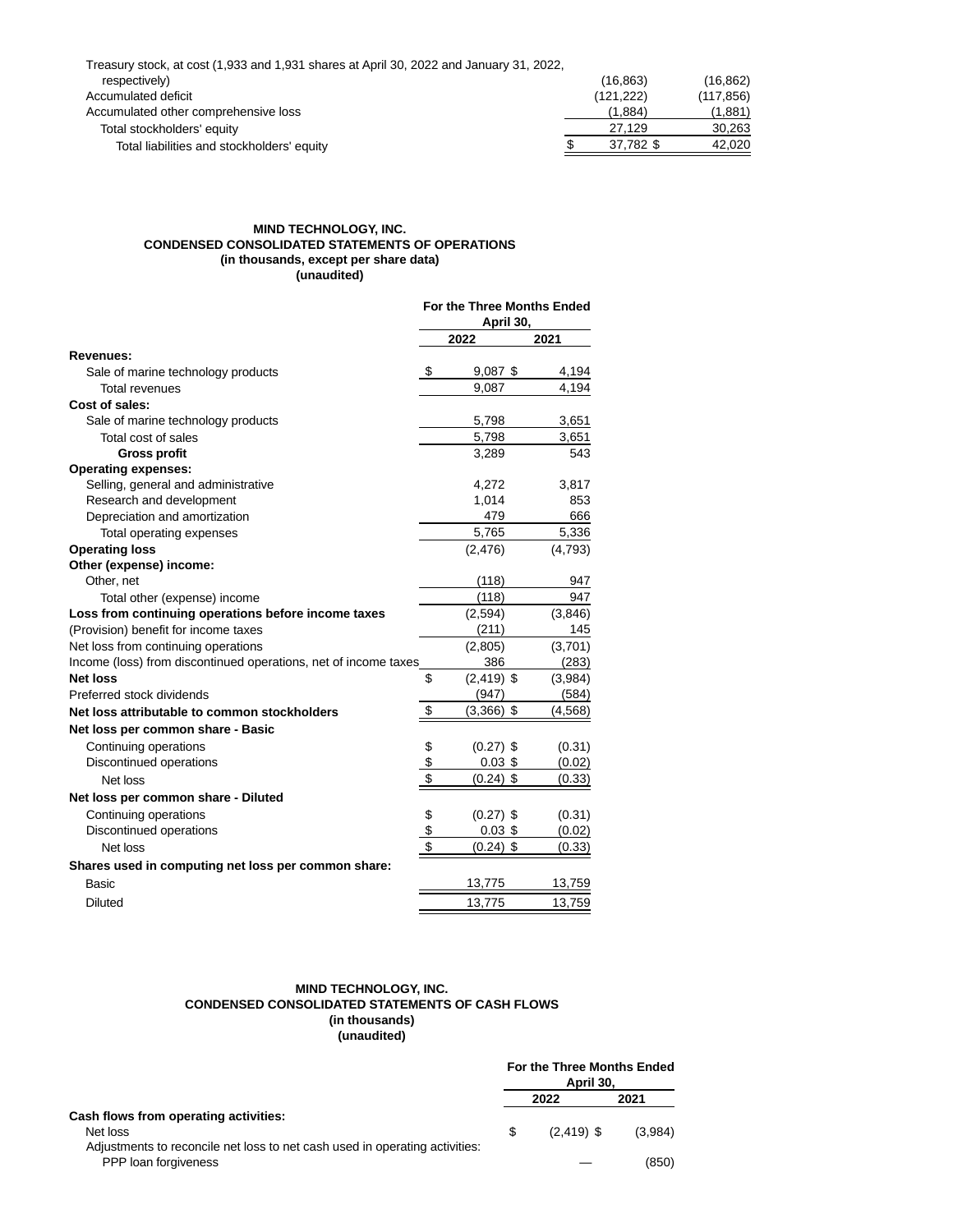| Depreciation and amortization                                            | 479          | 668     |
|--------------------------------------------------------------------------|--------------|---------|
| Stock-based compensation                                                 | 236          | 121     |
| Recovery of doubtful accounts                                            |              | (453)   |
| Provision for inventory obsolescence                                     | 23           | 327     |
| Gross profit from sale of assets held-for-sale                           | (280)        |         |
| Loss (gross profit) from sale of other equipment                         | 113          | (80)    |
| Changes in:                                                              |              |         |
| Accounts receivable                                                      | (871)        | 1,602   |
| Unbilled revenue                                                         | (26)         | 51      |
| Inventories                                                              | (260)        | (739)   |
| Prepaid expenses and other current and long-term assets                  | 286          | (239)   |
| Income taxes receivable and payable                                      | (66)         | (168)   |
| Accounts payable, accrued expenses and other current liabilities         | (622)        | 947     |
| Deferred revenue                                                         | (115)        | (10)    |
| Net cash used in operating activities                                    | (3,522)      | (2,807) |
| Cash flows from investing activities:                                    |              |         |
| Purchases of property and equipment                                      | (107)        | (8)     |
| Sale of assets held for sale                                             | 283          |         |
| Sale of a business, net of cash sold                                     |              | 187     |
| Net cash provided by investing activities                                | 176          | 179     |
| Cash flows from financing activities:                                    |              |         |
| Purchase of treasury stock                                               | (1)          | (2)     |
| Net proceeds from preferred stock offering                               |              | 503     |
| Net proceeds from common stock offering                                  |              | 42      |
| Preferred stock dividends                                                | (947)        | (576)   |
| Net cash used in financing activities                                    | (948)        | (33)    |
| Effect of changes in foreign exchange rates on cash and cash equivalents | (3)          | 51      |
| Net decrease in cash and cash equivalents                                | (4,297)      | (2,610) |
| Cash and cash equivalents, beginning of period                           | 5,114        | 4,611   |
| Cash and cash equivalents, end of period                                 | \$<br>817 \$ | 2,001   |

# **MIND TECHNOLOGY, INC.**

## **Reconciliation of Net Loss From Continuing Operations and Net Cash Used in Operating Activities to EBITDA and Adjusted EBITDA From Continuing Operations (in thousands)**

# **(unaudited)**

|                                                                                                  | For the Three Months Ended<br>April 30, |               |          |
|--------------------------------------------------------------------------------------------------|-----------------------------------------|---------------|----------|
|                                                                                                  |                                         | 2022          | 2021     |
| Reconciliation of Net loss from Continuing Operations to EBITDA and Adjusted EBITDA              |                                         |               |          |
| Net loss from continuing operations                                                              | \$                                      | $(2,805)$ \$  | (3,701)  |
| Interest expense, net                                                                            |                                         |               |          |
| Depreciation and amortization                                                                    |                                         | 479           | 666      |
| Provision (benefit) for income taxes                                                             |                                         | 211           | (145)    |
| EBITDA loss from continuing operations (1)                                                       |                                         | (2, 115)      | (3, 171) |
| Non-cash foreign exchange losses                                                                 |                                         |               | 49       |
| Stock-based compensation                                                                         |                                         | 236           | 121      |
| Adjusted EBITDA loss from continuing operations (1)                                              | \$                                      | $(1,879)$ \$  | (3,001)  |
| Reconciliation of Net Cash Used in Operating Activities to EBITDA                                |                                         |               |          |
| Net cash used in operating activities                                                            | \$                                      | $(3,522)$ \$  | (2,807)  |
| PPP loan forgiveness                                                                             |                                         |               | 850      |
| Stock-based compensation                                                                         |                                         | (236)         | (121)    |
| Provision for inventory obsolescence                                                             |                                         | (23)          | (22)     |
| Changes in accounts receivable (current and long-term)                                           |                                         | 1,037         | (1, 104) |
| Interest paid                                                                                    |                                         | 4             |          |
| Taxes paid, net of refunds                                                                       |                                         | 277           | 31       |
| Gross (loss) profit from sale of other equipment                                                 |                                         | (113)         | 80       |
| Changes in inventory                                                                             |                                         | 260           | 741      |
| Changes in accounts payable, accrued expenses and other current liabilities and deferred revenue |                                         | 397           | (920)    |
| Changes in prepaid expenses and other current and long-term assets                               |                                         | (175)         | 168      |
| Other                                                                                            |                                         | (21)          | (67)     |
| EBITDA loss from continuing operations (1)                                                       | \$                                      | $(2, 115)$ \$ | (3, 171) |

1. EBITDA and Adjusted EBITDA are non-GAAP financial measures. EBITDA is defined as net income before (a) interest income and interest